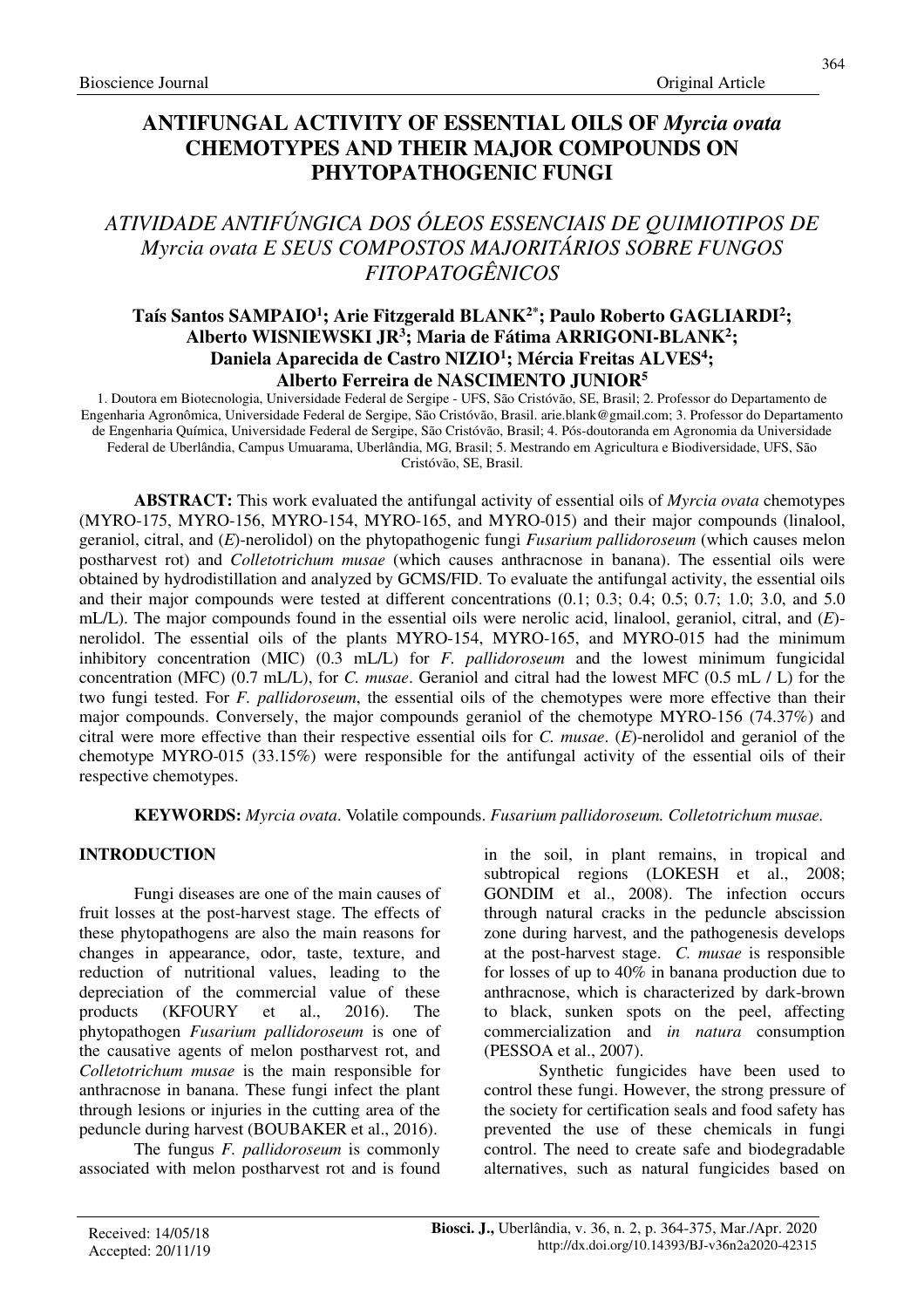plant essential oils, have emerged due to the consumer's demand for synthetic chemical-free products. Another reason is the fact that phytopathogens develop resistance as a result of excessive use of fungicides (BAKKALI et al., 2008).

*Myrcia ovata* Cambess. presents excellent antifungal potential (SAMPAIO et al., 2016; BLANK et al., 2015). The species belongs to the Myrtaceae family and is a shrub that produces essential oils with other biological activities, such as anti-inflammatory, antinociceptive, analgesic, antibacterial, and insecticide (SANTOS et al., 2014; QUINTANS-JÚNIOR et al., 2011; CANDIDO et al., 2010; LIMA et al., 2011). The phytochemical profile of its essential oils is characterized by the presence of the compounds nerolic acid, linalool, geraniol, citral, and (*E*)-nerolidol (SAMPAIO et al., 2016). Thus, this study aimed to evaluate the antifungal activity of the essential oil of *M. ovata* Cambess. chemotypes and their major compounds

**Table 1.** Identification and origin of *Myrcia ovata* plants.

#### Antifungal activity… SAMPAIO, T. S. et al.

linalool, geraniol, citral, and (*E*)-nerolidol against the fungi *F. pallidoroseum* and *C. musae*.

### **MATERIAL AND METHODS**

#### **Plant material and essential oil extraction**

The essential oils of the chemotypes MYRO-175, MYRO-156, MYRO-154, MYRO-165, and MYRO-015 were characterized by Sampaio et al. 2016 (Table 1). Leaves were collected in the municipality of Japaratuba, in the state of Sergipe, northeastern Brazil. Plants were manually defoliated and dried in a forced-air circulation oven at 40 ºC for five days. The essential oil was extracted by hydrodistillation in a modified Clevenger apparatus using 50 g of dry leaf for 140 minutes (EHLERT et al., 2006). The essential oils were collected and stored in amber flasks at -20 °C until chemical composition analysis. The compounds linalool, geraniol, citral, and (*E*)-nerolidol were purchased from Sigma-Aldrich Corporation.

| Code            | Place of origin | Geographic coordinates                          | # Voucher<br>UFS Herbarium |
|-----------------|-----------------|-------------------------------------------------|----------------------------|
| <b>MYRO-175</b> | Japaratuba-SE   | $10^{\circ}38'44.8''S$ ; $36^{\circ}52'17.7''W$ | 33.827                     |
| <b>MYRO-156</b> | Japaratuba-SE   | $10^{\circ}37'38.7''S$ ; $36^{\circ}53'19.6''W$ | 30.877                     |
| <b>MYRO-154</b> | Japaratuba-SE   | $10^{\circ}$ 37'38,1"S; 36 $^{\circ}$ 53'16,8"W | 30.876                     |
| <b>MYRO-165</b> | Japaratuba-SE   | $10^{\circ}$ 38'45,3"S; 36°52'17,4"W            | 30.173                     |
| MYRO-015        | Japaratuba-SE   | $10^{\circ}$ 33'45,5"S; 36°52'16,4"W            | 35.723                     |

### **Chromatographic analyses**

The analysis of the chemical composition of the essential oils was carried out using a GC– MS/FID (QP2010 Ultra, Shimadzu Corporation, Kyoto, Japan), equipped with an autosampler AOC-20i (Shimadzu), as described by SAMPAIO et al. (2016).

### **Antifungal activity**

Pure cultures of the fungi *F. pallidoroseum*  and *C. musae* were obtained from the Phytopathology Laboratory of the Federal University of Sergipe. The antifungal activity of the essential oils was evaluated in a contact trial based on mycelial growth inhibition (CHANG et al., 2008).

The experiment consisted of a completely randomized design (CRD) with three replications in each treatment. The essential oils were tested at the concentrations of 0.1, 0.3, 0.4, 0.5, 0.7, and 1.0 mL/L, and the major compounds were tested at the concentrations of 0.1, 0.3, 0.4, 0.5, 0.7, 1.0, 3.0, and 5.0 mL/L. The substances were solubilized in 1% dimethyl sulfoxide (DMSO, Sigma-Aldrich) and homogenized in sterile PDA culture medium (Potato Dextrose Agar, HIMEDIA). Solutions were then poured into 9.0 cm diameter Petri dishes, and each dish was inoculated in the center with a 7.0 mm diameter disk of the fungus culture.

Petri dishes were stored in a B.O.D chamber at  $22 \pm 3$  °C, with a 12-hour photoperiod. Petri dishes containing only the PDA culture medium and PDA + DMSO were used as controls. The evaluations were performed by measuring the mycelial diameter (mean of two diametrically opposite measures), using a pachymeter. At 96 hours after incubation, the mycelial discs of the concentrations showing no visible growth were transferred to Petri dishes containing only the PDA culture medium and incubated for another 96 hours. At the end of the evaluations, the percentage of mycelial growth inhibition (PMGI) of the fungus of the treatments was calculated, in relation to the control containing only PDA and the fungus, by the formula:

$$
(\%) Inibition = \frac{dc - dt}{dc} \times 100
$$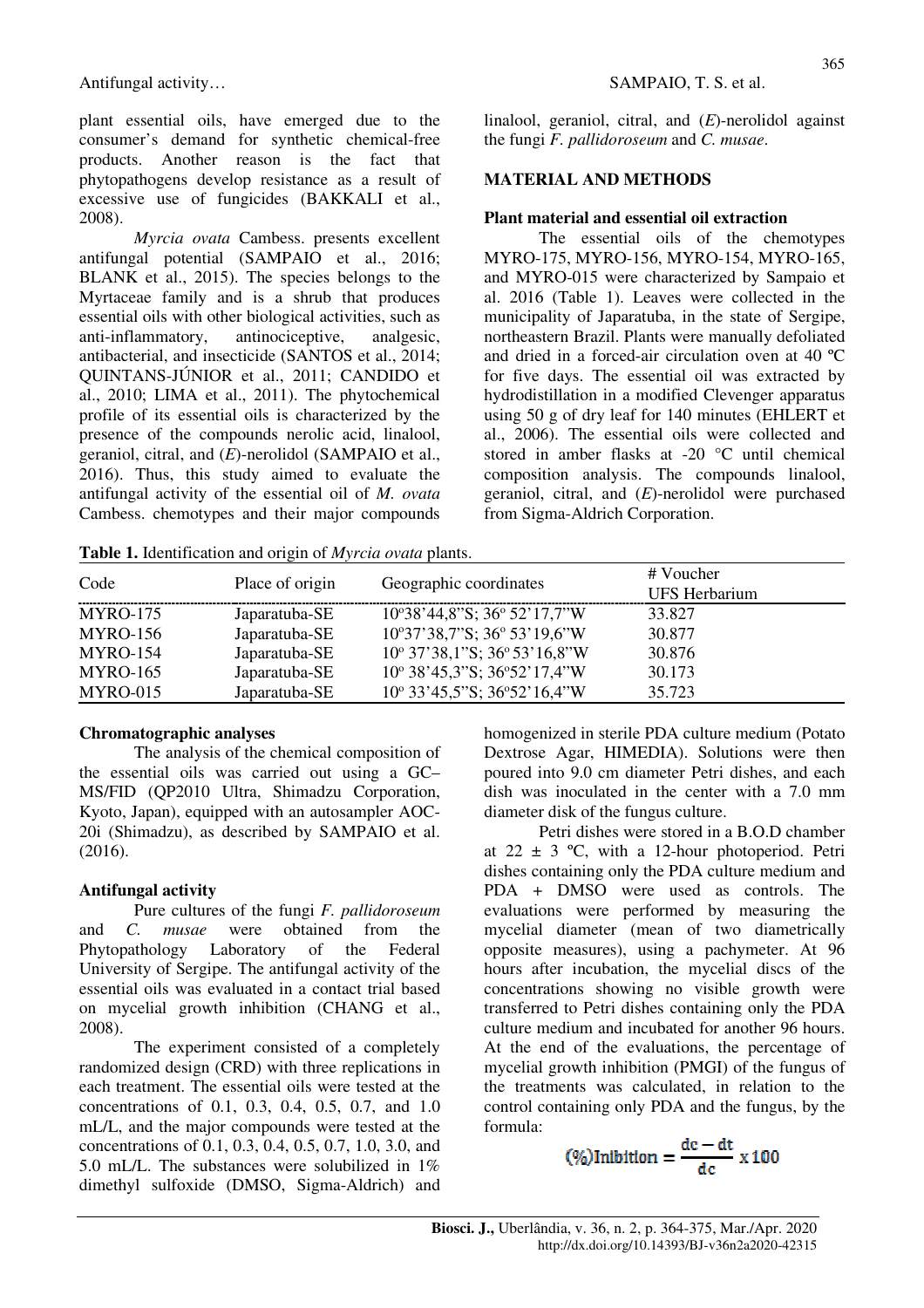where  $dc =$  is the diameter of the control, and  $dt = i$  is the diameter of the treatment. The lowest growth concentration after transferring to the medium without essential oil was considered as minimum inhibitory concentration (MIC). The lowest concentration at which no growth was observed after transferring to the medium without essential oil was considered as minimum fungicidal concentration (MFC).

#### **Statistical analysis**

The means of the percentage of mycelial growth inhibition with the respective standard error of mean were obtained with the Graph Pad Prism® software (mean  $\pm$  SEM).

## **RESULTS AND DISCUSSION**

Essential oils of *M. ovata* Cambess. chemotypes were characterized by the presence of oxygenated monoterpenes and sesquiterpenes (Table 2). The chemotype MYRO-175 had 1,8-cineol (8.68%), linalool (14.97%), α-terpineol (4.60%), and nerolic acid (52.61%) as major compounds. The chemotype MYRO-156 showed linalool (7.56%) and geraniol (74.37%) as major compounds. The chemotype MYRO-154 had citronellal (9.19%), neral (28.39%), and geranial (40.10%) as major compounds. The chemotype MYRO-165 showed nerolic acid (47.20%), (*E*)-nerolidol (26.97%), and (*2Z*,*6E*)-farnesol (7.91%) as major compounds. The chemotype MYRO-015 had linalool (10.58%), geraniol (33.15%), nerolic acid (31.65%), and (*E*) nerolidol (4.63%) as major compounds.

| <b>Table 2.</b> Chemical composition of the essential oil of <i>Myrcia ovata</i> chemotypes. |      |              |                     |  |
|----------------------------------------------------------------------------------------------|------|--------------|---------------------|--|
| C <sub>ammon</sub>                                                                           | TDD1 | <b>MYRO-</b> | MYRO-<br>$MVDO$ 156 |  |

| Compounds              | <b>IRR1</b> | MYRO-<br>175             | <b>MYRO-156</b>          | MYRO-<br>154             | MYRO-165 MYRO-015        |                          |
|------------------------|-------------|--------------------------|--------------------------|--------------------------|--------------------------|--------------------------|
| $\alpha$ -thujene      | 924         | 0.14                     | $\overline{\phantom{0}}$ |                          |                          |                          |
| $\alpha$ -pinene       | 932         | 0.82                     | 0.30                     | $\overline{\phantom{a}}$ |                          |                          |
| $\beta$ -pinene        | 974         | 0.81                     | 0.29                     | 0.32                     |                          |                          |
| 1,8-dehydro-cineol     | 988         |                          |                          | 0.31                     |                          |                          |
| Myrcene                | 988         | 0.47                     |                          | $\frac{1}{2}$            |                          |                          |
| $\alpha$ -terpinene    | 1014        | 0.20                     |                          |                          |                          |                          |
| p-cimene               | 1020        | 0.21                     | 0.23                     |                          |                          |                          |
| limonene               | 1024        | 0.56                     | 0.36                     | 0.15                     |                          | $\overline{\phantom{0}}$ |
| 1,8-cineol             | 1026        | 8.68                     | 1.38                     | 0.75                     | 0.45                     | 2.61                     |
| $\gamma$ -terpinene    | 1054        | 0.42                     | 0.24                     | $\blacksquare$           | $\overline{\phantom{0}}$ | $\overline{a}$           |
| (Z)-linalool oxide     | 1067        | 0.25                     | $\overline{a}$           | $\blacksquare$           |                          | 0.11                     |
| $(E)$ - linalool oxide | 1084        | 0.32                     | $\overline{a}$           |                          |                          | 0.12                     |
| linalool               | 1905        | 14.97                    | 7.56                     | 0.53                     | 0.78                     | 10.58                    |
| Isopulegol             | 1445        | $\overline{\phantom{a}}$ |                          | 2.30                     | $\overline{a}$           | $\blacksquare$           |
| Citronelal             | 1448        | $\overline{\phantom{a}}$ |                          | 9.19                     |                          | $\overline{\phantom{0}}$ |
| Iso-isopulegol         | 1155        | $\overline{a}$           |                          | 1.40                     |                          |                          |
| 2-pinen-4-ol           | 1158        |                          |                          | $0.80\,$                 |                          |                          |
| $\alpha$ -terpineol    | 1162        |                          |                          | $\overline{\phantom{a}}$ |                          |                          |
| Neoiso-isopulegol      | 1167        |                          |                          | 0.35                     |                          | $\overline{a}$           |
| α-felandren-8-ol       | 1170        |                          |                          | 0.76                     |                          |                          |
| Terpinen-4-ol          | 1174        | 1.17                     | 1.41                     | $\overline{\phantom{a}}$ | 0.31                     | 0.35                     |
| $(E)$ -isocitral       | 1177        | $\overline{\phantom{0}}$ | $\overline{a}$           | 1.42                     |                          | $\overline{\phantom{0}}$ |
| $\alpha$ -terpineol    | 1186        | 4.60                     | 2.24                     | 1.01                     | 0.50                     | 1.43                     |
| Citronelol             | 1223        | $\blacksquare$           | $\overline{a}$           | 3.27                     | $\overline{\phantom{0}}$ | $\overline{a}$           |
| Neral                  | 1235        | 0.23                     | 0.11                     | 28.39                    | 0.27                     | 0.48                     |
| Geraniol               | 1249        | 1.61                     | 74.37                    | 1.33                     | 1.11                     | 33.15                    |
| Methyl citronelate     | 1257        |                          |                          |                          | 2.78                     | $\overline{\phantom{0}}$ |
| Geranial               | 1264        | 1.21                     | 1.93                     | 40.10                    | 0.58                     | 2.47                     |
| Methyl nerolate        | 1280        | $\overline{\phantom{0}}$ |                          |                          | 1.57                     | 2.24                     |
| Methyl Geranate        | 1322        |                          |                          |                          |                          | $\overline{\phantom{0}}$ |
| Nerolic acid           | 1347        | 52.61                    |                          |                          | 47.20                    | 31.65                    |
| Geranic acid           | 1372        | $\overline{\phantom{a}}$ |                          |                          | 1.59                     | 0.71                     |
| $\alpha$ -copaene      | 1374        |                          |                          |                          |                          |                          |
| Geranyl Acetate        | 1379        | 1.39                     |                          |                          |                          | 1.78                     |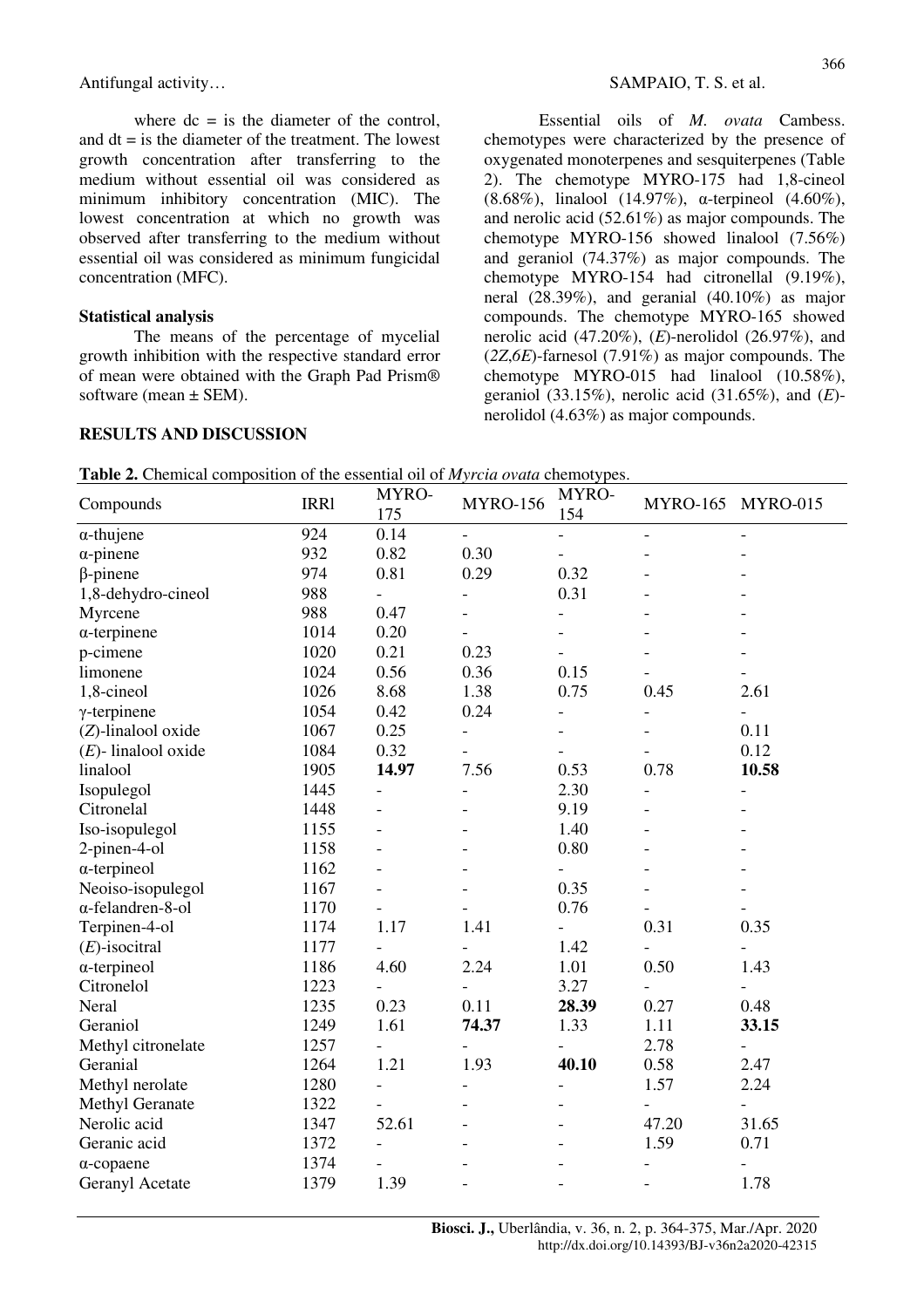Antifungal activity... Sample 3. SAMPAIO, T. S. et al.

| 1440 | $\overline{\phantom{a}}$ |      |              | 0.22  | ۰                        |              |
|------|--------------------------|------|--------------|-------|--------------------------|--------------|
| 1452 | 0.14                     | 0.11 |              | 0.33  | 0.11                     |              |
| 1454 | $\overline{\phantom{a}}$ |      |              |       | 0.41                     |              |
| 1457 |                          |      |              |       |                          |              |
| 1489 | 3.61                     | 0.94 | 1.61         |       | 1.75                     |              |
| 1490 | 0.18                     |      |              |       |                          |              |
| 1498 | 3.51                     | 0.91 | 1.43         |       | 1.54                     |              |
| 1506 |                          |      |              | 0.14  | ۰                        |              |
| 1561 | $\overline{\phantom{a}}$ |      |              | 26.97 | 4.63                     |              |
| 1577 | 0.25                     | 0.17 | 0.20         | 0.81  | 0.52                     |              |
| 1582 | 0.66                     | 1.47 | 0.93         | 1.57  | 0.63                     |              |
| 1626 | $\overline{\phantom{a}}$ | 0.18 |              |       | $\overline{\phantom{a}}$ |              |
| 1674 | $\qquad \qquad -$        |      |              |       | 0.81                     |              |
| 1690 |                          |      |              | 0.45  |                          |              |
| 1690 | $\overline{\phantom{a}}$ | 3.04 |              |       |                          |              |
| 1714 | $\overline{\phantom{a}}$ |      | 1.30         | 0.11  |                          |              |
| 1715 | $\overline{\phantom{a}}$ |      | 0.41         |       |                          |              |
| 1722 | $\overline{\phantom{a}}$ |      | 0.44         | 7.91  |                          |              |
| 1740 | $\overline{\phantom{a}}$ |      |              | 0.57  |                          |              |
| 1742 | $\overline{\phantom{a}}$ |      | 0.55         |       | 0.94                     |              |
|      | 1417<br>1432             | 0.88 | 0.74<br>0.10 | 0.51  | 1.69                     | 0.77<br>0.10 |

RRIl: Relative Retention Index - literature (Adams, 2007).

All the chemotypes of the essential oil of *M. ovata* exhibited antifungal activity against *F. pallidoroseum* and *C. musae*, highlighting the chemotypes represented by the major compounds geraniol, citral, and (*E*)-nerolidol (Table 3 and 5).

The percentage of mycelial growth inhibition (PMGI) ranged from 73.52 to 88.52% at the lowest essential oil concentration (0.1 mL/L) against *F. pallidoroseum*, reaching 100% inhibition at concentrations of 0.3 mL/L for all chemotypes, except for MYRO-156, whose PMGI ranged from 74.63 to 92.41% at concentrations of 0.1 to 0.4 mL/L, respectively (Table 3; Figure 1A). For *C. musae*, the PMGI ranged from 75.00 to 89.35% at the lowest essential oil concentration (0.1 mL/L), reaching 100% inhibition at concentrations of 0.3 mL/L for all chemotypes, except for MYRO-175, whose PMGI ranged from to 77.31 to 86.67% at concentrations of 0.1 and 0.3 mL/L, respectively (Table 3, Figure 1B).

**Table 3.** Percentage of mycelial growth inhibition (mean ± SEM) of the fungi *F. pallidoroseum* (FP) and *C. musae* (CM) in function of the concentrations (mL/L) of the essential oils of five *M. ovata* chemotypes.

|                      | Mycelial Growth Inhibition $(\%)$ |                  |
|----------------------|-----------------------------------|------------------|
| Concentration (mL/L) | F. pallidoroseum                  | C. musae         |
| <b>MYRO-175</b>      |                                   |                  |
| 0.1                  | $88.52 \pm 0.86$                  | $77.31 \pm 1.91$ |
| 0.3                  | $100.0 \pm 0.00$                  | $86.67 \pm 1.67$ |
| 0.4                  | $100.0 \pm 0.00$                  | $100.0 \pm 0.00$ |
| 0.5                  | $100.0 \pm 0.00$                  | $100.0 \pm 0.00$ |
| <b>MYRO-156</b>      |                                   |                  |
| 0.1                  | $74.63 \pm 2.10$                  | $75.00 \pm 1.30$ |
| 0.3                  | $85.09 \pm 3.02$                  | $100.0 \pm 0.00$ |
| 0.4                  | $92.41 \pm 0.62$                  | $100.0 \pm 0.00$ |
| 0.5                  | $100.0 \pm 0.00$                  | $100.0 \pm 0.00$ |
| 0.7                  | $100.0 \pm 0.00$                  | $100.0 \pm 0.00$ |
| <b>MYRO-154</b>      |                                   |                  |
| 0.1                  | $73.52 \pm 1.73$                  | $76.11 \pm 1.11$ |
| 0.3                  | $100.0 \pm 0.00$                  | $100.0 \pm 0.00$ |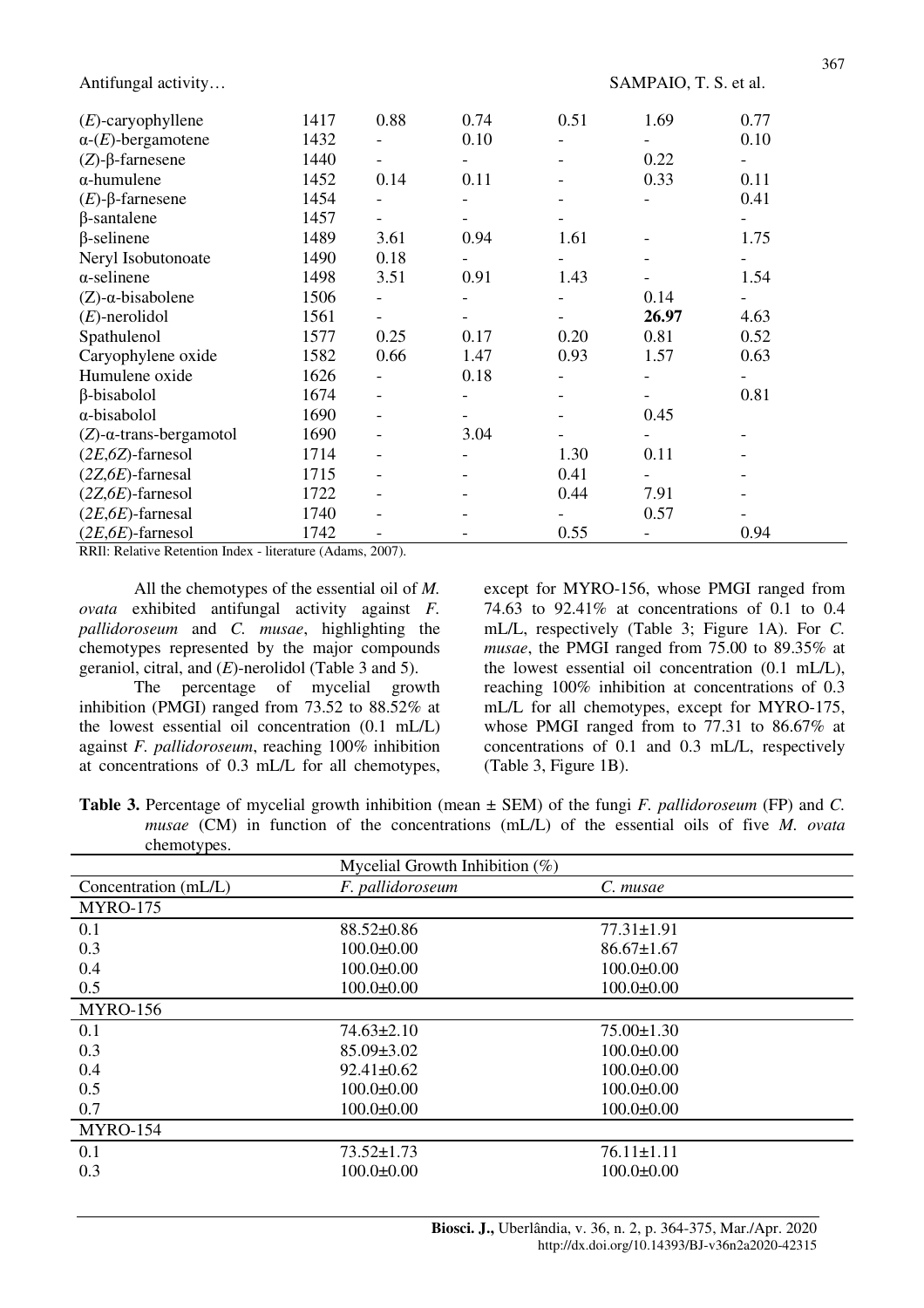Antifungal activity... Sample 3. SAMPAIO, T. S. et al.

| 0.4                                        | $100.0 \pm 0.00$ | $100.0 \pm 0.00$ |  |
|--------------------------------------------|------------------|------------------|--|
| <b>MYRO-165</b>                            |                  |                  |  |
| 0.1                                        | $73.70 \pm 1.60$ | $89.35 \pm 1.05$ |  |
| 0.3                                        | $100.0 \pm 0.00$ | $100.0 \pm 0.00$ |  |
| 0.4                                        | $100.0 \pm 0.00$ | $100.0 \pm 0.00$ |  |
| MYRO-015                                   |                  |                  |  |
| 0.1                                        | 78.89±0.74       | $78.52 \pm 0.31$ |  |
| 0.3                                        | $100.0 \pm 0.00$ | $100.0 \pm 0.00$ |  |
| 0.4                                        | $100.0 \pm 0.00$ | $100.0 \pm 0.00$ |  |
| $\alpha$ mmar<br>$\sim$ $\sim$ $\sim$<br>. | $\sim$           |                  |  |

SEDM = standard error of mean  $(n = 3)$ .

For the major compounds, the PMGI varied from 49.63 to 61.30% at the lowest concentration (equivalent to 0.1 mL / L of essential oil) for *F. pallidoroseum.* For this same fungus, at the lowest concentration (0.1 mL/L of essential oil), linalool, one of the major compounds of the essential oil of chemotype MYRO-175, showed lower toxicity  $(59.26\%)$  than its essential oil  $(88.52\%)$ , with maximum PMGI at concentrations higher than 3.0 mL/L (Table 3 and 4).

Geraniol, found in the plants MYRO-156 (74.37%) and MYRO-015 (33.15%), caused maximum inhibition at the same concentration (equivalent to 0.4 mL/L of essential oil), against *F. pallidoroseum*. At the concentration of 0.3 mL/L, citral caused effective mycelial growth inhibition (68.06%), while its essential oil (MYRO-154) caused 100% inhibition. The sesquiterpene alcohol (*E*)-nerolidol caused 65.74%, while its essential oil

(MYRO-165) led to 100% inhibition at the same concentration (Table 4).

For the major compounds, against *C. musae*, the PMGI ranged from 49.26 to 92.96% at the lowest concentration, reaching 100% inhibition at concentrations of  $0.3$  mL/L, for geraniol<sup>b</sup> and citral. At the lowest concentration (0.1 mL/L), linalool had lower toxicity (49.26%) than its essential oil (77.31%), with a maximum PMGI at concentrations higher than 1.0 mL/L. Geraniol caused maximum inhibition at the concentration of 0.3 mL/L for MYRO-156 and 0.4 mL/L for MYRO-015. At the concentration of 0.1 mL/L, citral was more effective than its essential oil (MYRO-154), causing effective mycelial growth inhibition of 89.63% against 76.11% of its essential oil. (*E*)-nerolidol had 80.19% inhibition against 89.35% of its essential oil (MYRO-165) at the same concentration, with no great variations in PMGI values (Table 3 and 4; Figure 2B').

**Table 4.** Percentage of mycelial growth inhibition (mean ± SEM) of the fungi *F. pallidoroseum* and *C. musae* in function of the concentrations of the major compounds linalool, geraniol<sup>b</sup>, citral, (E)-nerolidol, and geraniol<sup>c</sup>.

| Major                 |                            | compound Equivalence in essential Mycelial Growth $\overline{\text{Inhibition}(\%)}$ |                  |
|-----------------------|----------------------------|--------------------------------------------------------------------------------------|------------------|
| concentrations (mL/L) | oil ( $\mu L$ m $L^{-1}$ ) | F. pallidoroseum                                                                     | C. musae         |
| Linalool              | <b>MYRO-175</b>            |                                                                                      |                  |
| 0.0150                | 0.1                        | 59.26±0.86                                                                           | $49.26 \pm 0.25$ |
| 0.0449                | 0.3                        | $61.85 \pm 0.86$                                                                     | $53.98 \pm 1.73$ |
| 0.0599                | 0.4                        | 73.89±0.74                                                                           | 58.89±0.74       |
| 0.0749                | 0.5                        | $84.44 \pm 0.74$                                                                     | $73.24 \pm 0.25$ |
| 0.1048                | 0.7                        | $93.52 \pm 4.32$                                                                     | $85.56 \pm 1.11$ |
| 0.1497                | 1.0                        | $94.44 \pm 0.00$                                                                     | $100.0 \pm 0.00$ |
| 0.4491                | 3.0                        | $100.0 \pm 0.00$                                                                     | $100.0 \pm 0.00$ |
| 0.7485                | 5.0                        | $100.0 \pm 0.00$                                                                     | $100.0 \pm 0.00$ |
| Geraniol <sup>b</sup> | <b>MYRO-156</b>            |                                                                                      |                  |
| 0.0744                | 0.1                        | $51.94 \pm 1.85$                                                                     | $92.96 \pm 0.25$ |
| 0.2231                | 0.3                        | $60.74 \pm 0.31$                                                                     | $100.0 \pm 0.00$ |
| 0.2975                | 0.4                        | $100.0 \pm 0.00$                                                                     | $100.0 \pm 0.00$ |
| 0.3719                | 0.5                        | $100.0 \pm 0.00$                                                                     | $100.0 \pm 0.00$ |
| Citral                | <b>MYRO-154</b>            |                                                                                      |                  |
| 0.0685                | 0.1                        | 58.15±0.99                                                                           | $89.63 \pm 0.25$ |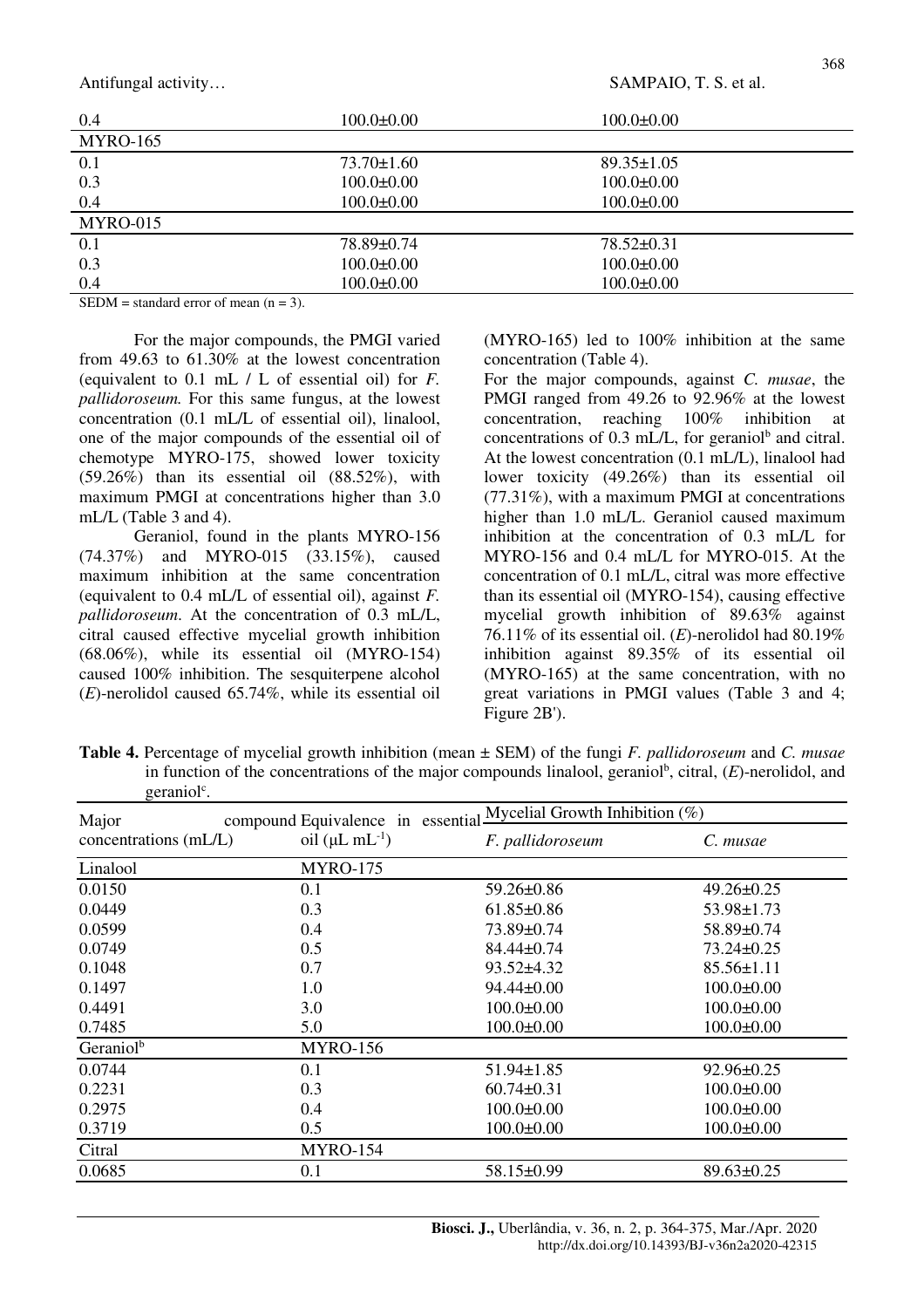Antifungal activity... SAMPAIO, T. S. et al.

| 0.2055                | 0.3             | $68.06 \pm 1.48$ | $100.0 \pm 0.00$ |
|-----------------------|-----------------|------------------|------------------|
| 0.2740                | 0.4             | $74.54 \pm 1.23$ | $100.0\pm 0.00$  |
| 0.3425                | 0.5             | $90.00 \pm 0.56$ | $100.0 \pm 0.00$ |
| 0.4794                | 0.7             | $100.0 \pm 0.00$ | $100.0 \pm 0.00$ |
| 0.6849                | 1.0             | $100.0 \pm 0.00$ | $100.0 \pm 0.00$ |
| $(E)$ -nerolidol      | <b>MYRO-165</b> |                  |                  |
| 0.0517                | 0.1             | $61.30\pm0.49$   | $80.19 \pm 0.62$ |
| 0.1550                | 0.3             | $65.74 \pm 0.49$ | $85.00 \pm 0.74$ |
| 0.2067                | 0.4             | 74.63±0.99       | $89.26 \pm 0.62$ |
| 0.2584                | 0.5             | $88.67 \pm 2.40$ | $100.0 \pm 0.00$ |
| 0.3617                | 0.7             | $91.85 \pm 0.49$ | $100.0 \pm 0.00$ |
| 0.5167                | 1.0             | $100.0 \pm 0.00$ | $100.0 \pm 0.00$ |
| 1.5501                | 3.0             | $100.0 \pm 0.00$ | $100.0 \pm 0.00$ |
| Geraniol <sup>c</sup> | MYRO-015        |                  |                  |
| 0.0332                | 0.1             | $49.63 \pm 0.31$ | $52.04 \pm 0.25$ |
| 0.0995                | 0.3             | $61.57 \pm 0.43$ | $58.33 \pm 1.48$ |
| 0.1326                | 0.4             | $100.0 \pm 0.00$ | $100.0 \pm 0.00$ |
| 0.1658                | 0.5             | $100.0 \pm 0.00$ | $100.0 \pm 0.00$ |

SEM = standard error of mean  $(n = 3)$ . Geraniol<sup>b</sup> (MYRO 156). Geraniol<sup>c</sup> (MYRO 015).



**Figure 1.** Comparison between the percentage of mycelial growth inhibition (mean ± SEM) of the fungi *F. pallidoroseum* (A) and *C. musae* (B) in function of the essential oils (0.1 mL/L) of five *M. ovata* chemotypes.



**Figure 2.** Comparison between the percentage of mycelial growth inhibition (mean ± SEM) of the fungi *F. pallidoroseum* (A') and *C. musae* (B') in function of the major compounds of five chemotypes of *M. ovata,* tested at a concentration equivalent to 0.1 mL/L of essential oil; (linalool; MYRO-175), (geraniol<sup>a</sup>; MYRO-156), (citral; MYRO-154), [ (E)-nerolidol; MYRO-165], (geraniol<sup>b</sup>; MYRO-015).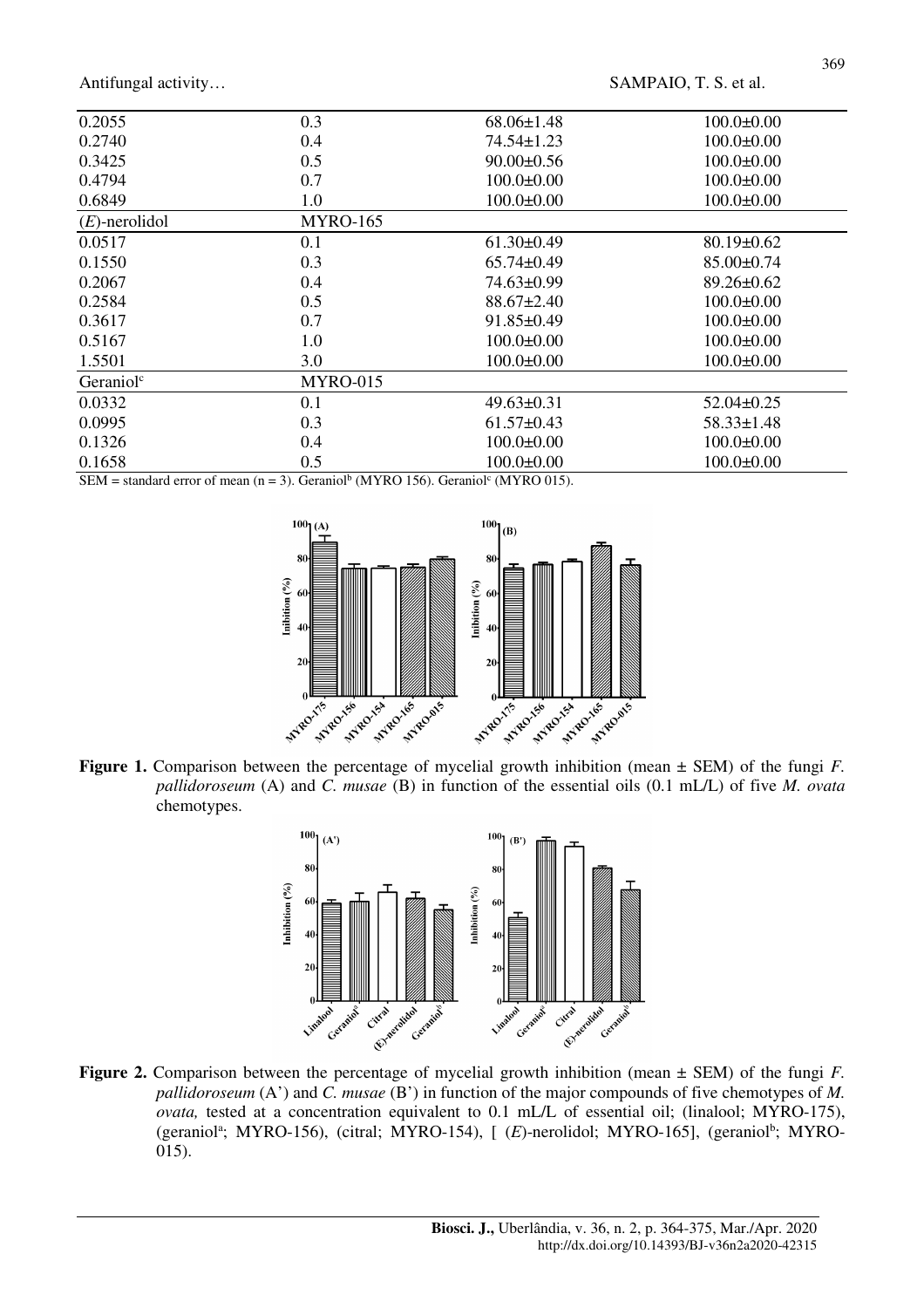Antifungal activity… SAMPAIO, T. S. et al.

Regarding the essential oils for both fungi, the Minimum Inhibitory Concentration (MIC) and Minimum Fungicidal Concentration (MFC) were 0.3 and 0.7 mL/L, respectively, for all chemotypes tested, except for the essential oil of MYRO- 156, with MIC of 0.5 mL/L (for *F. pallidoroseum*), and MYRO-175, with MIC of 0.4 mL/L (for *C. musae*); and MYRO-015 and MYRO-175 with MFC of 1.0 mL/L for *F. pallidoroseum* and *C. musae*,

respectively. Among the major compounds for both fungi, geraniol (MYRO-156 and MYRO-015), citral (MYRO-154), and (*E*)-nerolidol were the most effective, with MIC values ranging from 0.4 to 1.0 mL/L, and MFC values varying from 0.5 to 3.0 mL/L. Linalool presented the highest MIC (3.0 mL/L) and MFC (5.0 mL/L), for both fungi (Table 5).

**Table 5.** Minimum Inhibitory Concentration (MIC) and Minimum Fungicide Concentration (MFC) in function of the concentrations (mL/L) of the essential oils of *M. ovata* chemotypes and their major compounds on *F. pallidoroseum* (FP) and *C. musae* (CM).

| Chemotypes            | Minimum<br>concentration mL/L | inhibitory | Minimum Fungicide Concentration (mL/L) |         |
|-----------------------|-------------------------------|------------|----------------------------------------|---------|
|                       | FP                            | <b>CM</b>  | FP                                     | CM      |
| <b>MYRO-175</b>       | 0.3                           | 0.4        | 0.7                                    | $1.0\,$ |
| <b>MYRO-156</b>       | 0.5                           | 0.3        | 0.7                                    | 0.7     |
| <b>MYRO-154</b>       | 0.3                           | 0.3        | 0.7                                    | 0.7     |
| <b>MYRO-165</b>       | 0.3                           | 0.3        | 0.7                                    | 0.7     |
| MYRO-015              | 0.3                           | 0.3        | 1.0                                    | 0.7     |
| Linalool              | 3.0                           | 1.0        | 5.0                                    | 3.0     |
| Geraniol <sup>a</sup> | 0.4                           | 0.3        | 0.5                                    | 0.5     |
| Citral                | 0.7                           | 0.3        | 1.0                                    | 0.5     |
| $(E)$ -nerolidol      | 1.0                           | 0.5        | 3.0                                    | 0.7     |
| Geraniol <sup>b</sup> | 0.4                           | 0.4        | 0.5                                    | 0.7     |

SEM = standard error of mean  $(n = 3)$ . Geraniol<sup>a</sup> (MYRO 156). Geraniol<sup>b</sup> (MYRO 015).

In relation to the specificity of the essential oils and/or major compounds against the microorganisms studied, all the essential oils were more toxic than their major compounds for *F. pallidoroseum,* whereas the essential oil of the chemotypes MYRO-175, MYRO-165, and MYRO-

015 had more effective mycelial growth inhibition on *C.musae*. Moreover, geraniol and citral were more efficient in the control of *C.musae* than their essential oil of origin (Figure 3).



**Figure 3**. Comparison between the percentage of mycelial growth inhibition (mean ± SEM) of the fungi *F. pallidoroseum* (FP) and *C. musae* (CM) in function of the essential oils of five chemotypes of *M. ovata* (at a concentration of 0.1mL/L) and their major compounds (at a concentration equivalent to 0.1 mL/L of essential oil): (MYRO-175; linalool), (MYRO-156; geraniol<sup>a</sup>), (MYRO-154; citral), [MYRO-165;  $(E)$ -nerolidol], and (MYRO-015; geraniol<sup>b</sup>).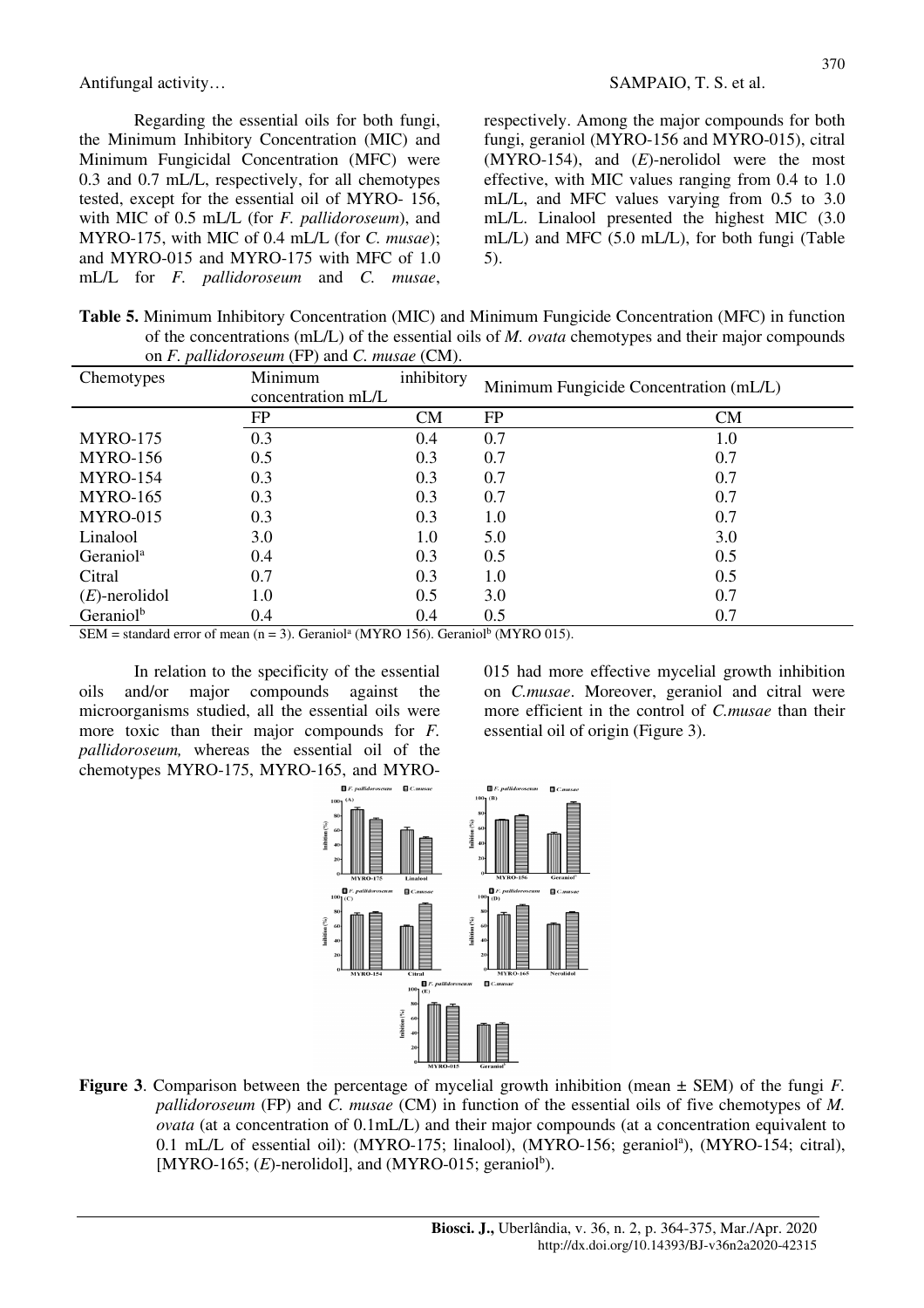The use of plant essential oils as microbiological agents has confirmed the existence of significant biological activities, and some of them have received significant attention due to their use in the control of phytopathogenic fungi that cause diseases in fruit species of economic interest. Some plants of the family Myrtaceae are known for their antimicrobial activity, mainly fungicides (SAMPAIO et al., 2016; ALVES et al., 2016).

The study of the antifungal activity of the essential oil of *Warionia saharae,* rich in (*E*) nerolidol (23.0%) and linalool (15.2%), on three apple rot fungi, *Alternaria* sp., *Penicillium expansum*, and *Rhizopus stolonifer,* showed mycelial growth inhibition at the concentration of 2.0 mL/L, demonstrating that the synergy between these major compounds was not the main responsible for the antifungal activity due to the low values of PMGI at high concentrations of this essential oil (ZNINI et al., 2013).

The essential oil of *Thymus zygis,* rich in geraniol (19.8%) and linalool (30.0%), showed antifungal activity against *Candida* spp., *Aspergillus*  spp*.*, and *Cryptococcus neoformans*; geraniol had a MIC between 0.32 and 0.64 mL/L, and an MFC between 0.64 and 125 mL / L); and linalool had a MIC between 0.64 and 125 mL/L and an MFC between 2.5 and 5.0 mL/L) (GONÇALVES et al., 2010). However, the essential oil of *Cinnamomum osmophloeum*, which contains 90.6% of linalool, showed low antifungal activity, with values between 0-25% mycelial growth inhibition against *Rhizoctonia solani*, *F. oxysporum, Ganoderma australe*, *F. solani*, *C. gloeosporioides,* and *Pestalotiopsis funereal*.

The biological study with linalool alone revealed a low percentage of mycelial growth inhibition against these microorganisms, which evidences the importance of combined studies on the other major compounds and/or minor compounds, aiming at their synergistic action (LEE et al., 2005).

Marei et al. (2012) evaluated the antifungal activity using the technique of mycelial growth inhibition of four phytopathogenic fungi (*Rhizoctonia solani*, *F. oxysporum*, *Penicillium Digitatum,* and *Aspergillus niger*), where geraniol caused effective mycelial growth inhibition of 73.9%. Shin and Lim (2004) studied the effect of geraniol on *Trichophyton* spp., reaching MIC values from 0.3 to 1.0 mL/L and MFC from 0.5 to 2.0 mL $\overline{I}$ .

Lee et al. (2008) reported the antifungal activity of commercial essential oils of 11 species of the family Myrtaceae on the phytopathogenic fungi *Phytophthora cactorum*, *Cryponectria parasitica*, and *F. circinatum* and reported mycelial inhibition values ranging from 31.9 to 68.9% for citronellol, neral, and geranial, and a PMGI of 100% for geraniol on *P. cactorum,* at the concentration of 0.3 mL $\overline{J}$ 

Citral (3,7-dimethyl-2,6-octadienal) is a mixture of two isomeric acyclic monoterpene aldehydes, geranial (*E*-citral) and neral (*Z*-citral) (SADDIQ et al., 2010). The antifungal activity against the microorganisms evaluated in this work may be related to the high reactivity of the carbonyl grouping of the Z/E isomers. Recent studies have demonstrated the efficacy of this compound as an antifungal agent, and it has been used against the causative agent of post-harvest diseases in *Citrus* sp, such as green mold (*Penicillium digitatum*), sour rot (*Geotrichum citri-aurantii*), and blue mold (*Penicillium italicum*) (SADDIQ et al., 2010; ZHENG et al., 2015, ZHOU et al., 2014; TAO et al., 2014).

Sampaio et al. (2016) reported citral as one of the major compounds of the essential oil of *M. ovata* leaves (68.5%), which completely inhibited the fungus *F. solani,* causing its mortality at concentrations from 0.5 mL/L. Studies suggest that citral is responsible for the modification in the mitochondrial morphology and the cellular wall function of these phytopathogens, causing a decrease in the  $O<sub>2</sub>$  level and respiratory rate and, consequently, leading to an increase in the permeability of the fungal membrane on the cell wall.

Sampaio et al. (2016) reported the antifungal activity of the essential oil of a *Myrcia ovata* chemotype (MYRO-006) with 58.27% of (*E*) nerolidol, which showed 47.50% mycelial growth inhibition against *F.solani*. The alcohol (*E*) nerolidol, present as a major compound in the essential oil of *Piper chaba* Hunter (5.1%), showed activity against the fungi *Rhizoctonia solani, Botrytis cinerea*, *F. solani*, *F. oxysporum*, *Sclerotinia sclerotiorum*, and *Phytophthora capsici,* causative agents of plant diseases, with minimum inhibitory concentrations between 125 and 500 μL mL-1 (RAHMAN et al., 2011). This sesquiterpene alcohol was tested alone and showed biological activity against *Trichophyton mentagrophytes*, causing a change in the fungal morphology from the concentration of  $0.4 \mu L \text{ mL}^{-1}$ . Those results confirm that the antifungal activity of this compound is more pronounced in its isolated form (PARK et al., 2009).

The antifungal activity of the essential oils of all chemotypes evaluated in this study (except for MYRO-175, whose essential oil was more active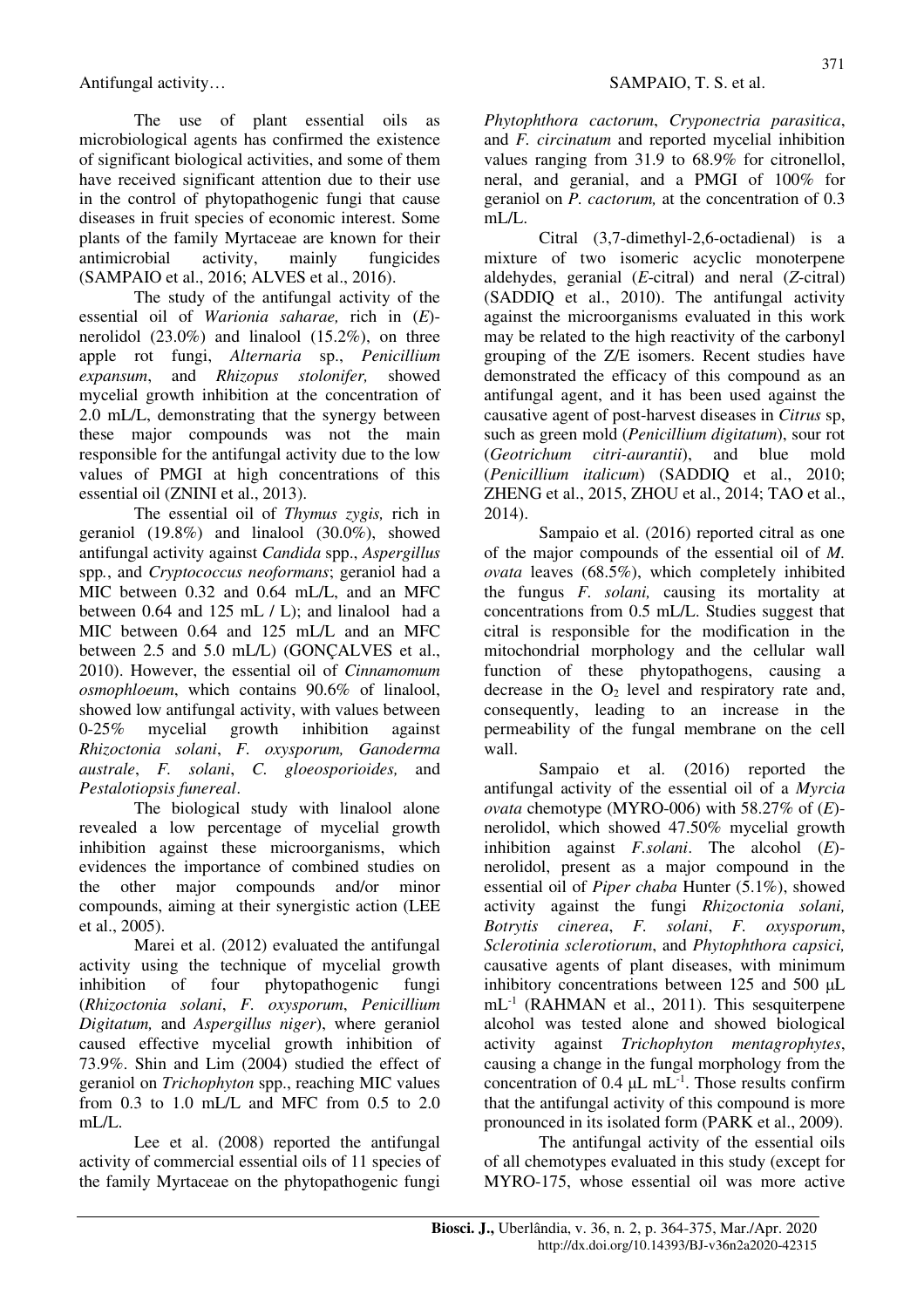than one of its major compounds, linalool) may be related to different combinations of the contents of their major and minor compounds. The essential oils of the chemotypes MYRO-175, MYRO-165, and MYRO-015 had nerolic acid at concentrations of 52.61%, 47.20%, and 31.65%, respectively, as one of their major compounds. Sampaio 2016 reported the isolation of nerolic acid and the antifungal activity on *F.solani*, *F.pallidoroseum,* and *C.musae*, proving that this biocompound is responsible for the pronounced antifungal activity of the essential oil of the chemotype MYRO-160, which presents a 69.44% of this acid.

Thus, results suggest that the combined synergic action between major and/or minor compounds in the complexity of the chemical composition of their essential oils may be related to their significant activity against the tested fungi. Therefore, the compounds found in larger and/or smaller amounts play an important role in these microorganisms, confirming the importance of synergism or antagonism between bioactive compounds of plant volatiles (LANGEVELD et al., 2014).

The essential oil of the tested chemotypes was more effective than their major compounds against *F. pallidoroseum*. For *C. musae*, the major compounds geraniol, found in the plant MYRO-156 (74.37%), and citral were more effective than their respective essential oils. Conversely, (*E*)-nerolidol and geraniol of the chemotype MYRO-015 (33.15%) were responsible for the antifungal activity of the essential oils of their respective chemotypes. Results propose that the mechanism of action of the samples tested against the phytopathogenic fungi sometimes acted on the principle of synergism and, in other moments, on the antagonism principle (KHAN et al., 2011).

Results indicate that the essential oil or its major compound showed different toxicity to both fungi tested. The essential oil was more toxic to *C. musae,* and the pure major compounds effectively inhibited *F. pallidoroseum*. This fact proves that the principle of action of the essential oils is different among microorganisms (bacteria, fungi, insects, mites). Thus, the study of the possible mechanisms of action of these compounds is fundamental to the development of new bioproducts.

## **ACKNOWLEDGMENTS**

This study was financed in part by the Conselho Nacional de Desenvolvimento Científico e Tecnológico – Brasil (CNPq), the Fundação de Apoio à Pesquisa e a Inovação Tecnológica do Estado de Sergipe (Fapitec/SE) - Brasil, the Coordenação de Aperfeiçoamento de Pessoal de Nível Superior - Brasil (CAPES - Finance Code 001), the Financiadora de Estudos e Projetos - Brasil (FINEP).

**RESUMO:** No presente trabalho avaliou-se a atividade antifúngica de óleos essenciais de quimiotipos de *Myrcia lundiana* (MYRO-175, MYRO-156, MYRO-154, MYRO-165, and MYRO-015) e seus compostos majoritários (linalol, geraniol, citral e (*E*)-nerolidol) sobre os fungos fitopatogênicos *Fusarium pallidoroseum* (causa podridão em frutos de melão) e *Colletotrichum musae* (causa antracnose em frutos de banana). Os óleos essenciais foram obtidos hidrodestilação e analisados por CGEM/DIC. Para avaliação da atividade antifúngica foram testados os óleos essenciais e os compostos majoritários nas concentrações: 0,1; 0,3; 0,4; 0,5; 0,7; 1,0; 3,0 e 5,0 mL/L. Os principais compostos presentes nos óleos essenciais foram o ácido nerólico, o linalol, o geraniol, o citral e o (*E*)-nerolidol. Os óleos essenciais das plantas MYRO-154, MYRO-165 e MYRO-015 apresentaram CIM de 0,3 mL/L e a planta MYRO-015 apresentou a menor concentração fungicida mínima (CFM) (1,0 mL/L). O geraniol e o citral foram os compostos que apresentaram o menor valor de CFM, 0,5 mL/L, frente aos dois fungos testados. O óleo essencial dos quimiotipos testados foram mais promissores que seus componentes majoritários puros, frente o *F. pallidoroseum*. Já para o *C. musae*, os componentes majoritários geraniol do quimiotipo MYRO-156 (74,37%) e o citral foram mais promissores que seus respectivos óleos essenciais. Já o (*E*)-nerolidol e o geraniol do quimiotipo MYRO-015 (33,15%) foram os responsáveis pela atividade antifúngica apresentada pelos óleos essenciais dos respectivos quimiotipos.

**PALAVRAS-CHAVE:** *Myrcia ovata*. Compostos voláteis. *Fusarium pallidoroseum. Colletotrichum musae.* 

#### **REFERENCES**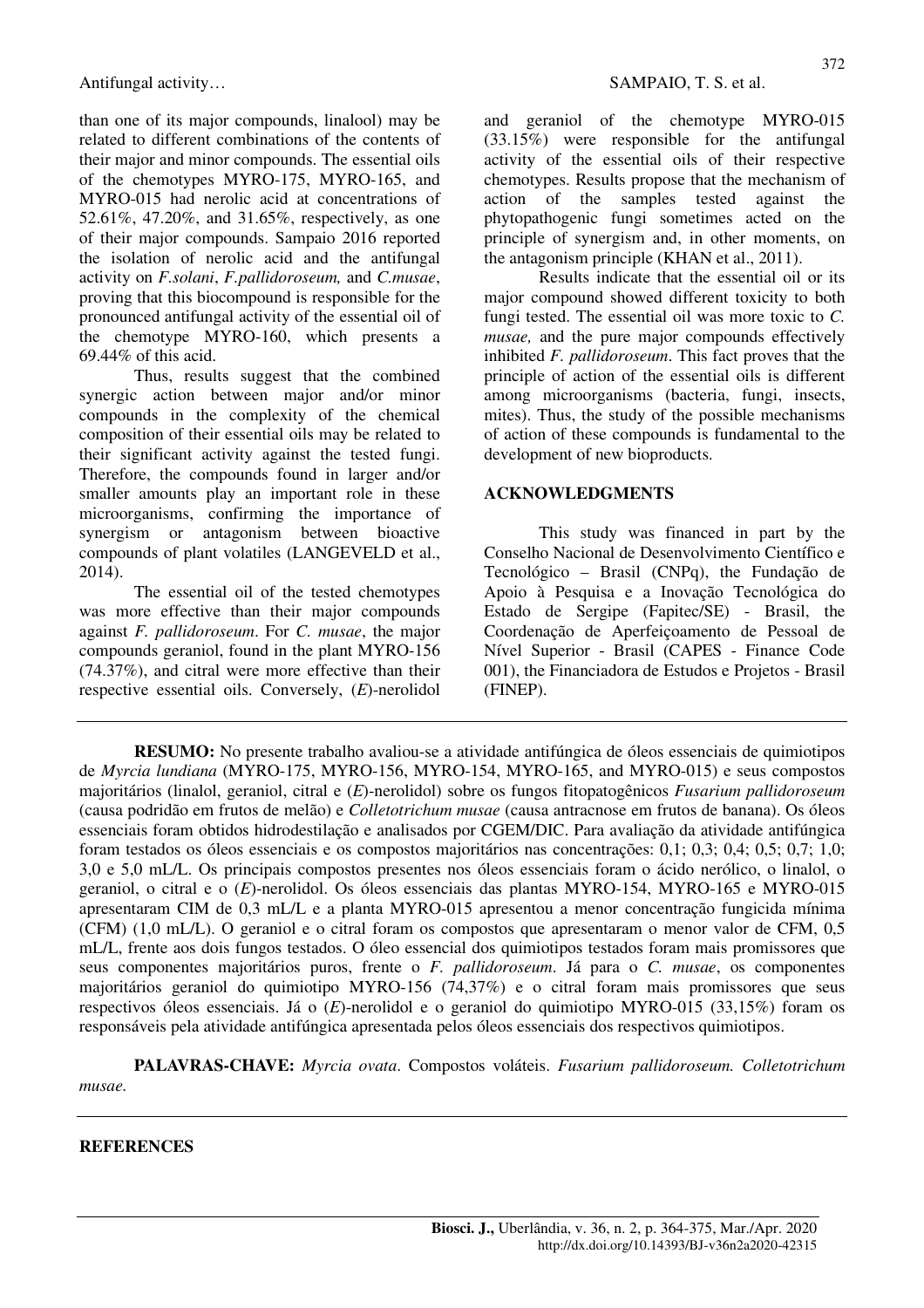ADAMS, R. P. **Identification of essential oil components by gas chromatography/mass spectroscopy**. 4th ed., Allured: Carol Stream, 2007. 804p.

ALVES, M.F.; NIZIO, D.A.C.; SAMPAIO, T.S.; NASCIMENTO JUNIOR, A.F; BRITO, F.A.; MELO, J.O.; ARRIGONI-BLANK, M.F.; GAGLIARDI, P.R.; MACHADO, S.M.F.; BLANK, A.F. *Myrcia lundiana* Kiaersk native populations have different essential oil composition and antifungal activity against *Lasiodiplodia theobromae*. **Industrial Crops and Products**, v. 85, p. 266-273, july. 2016. http//doi.org/10.1016/j.indcrop.2016.03.039

BAKKALI, F.; AVERBECK, D.; IDAOMAR, M. Biological effects of essential oils – A review. **Food and Chemical Toxicology**, USA, v. 46, n. 2, p. 446-475, fev. 2008. http//doi.org/10.1016/j.fct.2007.09.106

BLANK, A.F.; SAMPAIO, T.S.; NIZIO, D.A.C.; GAGLIARDI, P.R.; SILVA, F.L.S.; WISNIEWSKI JR, A.; ARRIGONI-BLANK, M.F.; ALVES, M.F.; MELO, J.O.; FEITOSA, R.B.; ALMEIDA, C.S.; NUNES, R.S.; LIMA, A.D.; WHITE, L.A.S. **Formulação fungicida, método para controlar ou eliminar o fitopatógeno**  *Lasiodiplodia theobromae* **à base do óleo essencial de** *Myrcia ovata* **Cambessedes**. BR-10-2015-027461-0, Instituto Nacional da Propriedade Industrial: Rio de Janeiro, 2015.

BOUBAKER, H.; KARIM, H.; EL HAMDAOUI A.; MSANDA F.; LEACH D.; BOMBARDA, I.; VANLOOT, P.; ABBAD, A.; BOUDYACH, E.H.; AOUMAR, A.A.B. Chemical characterization and antifungal activities of four *Thymus* species essential oils against postharvest fungal pathogens of citrus. **Industrial Crops and Products**, v. 86, p. 95-101, Aug. 2016. https://doi.org/10.1016/j.indcrop.2016.03.036

CÂNDIDO, C.S.; PORTELLA, C.S.A.; LARANJEIRA, B.J.; SILVA, S.S.; ARRIAGA, A.M.C.; SANTIAGO, G.M.P.; GOMES, G.A.; ALMEIDA, P.C.; CARVALHO, C.B.M. Effects of *Myrcia ovata* Cambess. Essencial oil on planktonic growth of gastrointestinal microorganisms and biofilm formation of *Enterococcus faecalis*. **Brazilian Journal of Microbiology**, São Paulo, v. 41, p. 621-627, oct. 2010. http://dx.doi.org/10.1590/S1517- 83822010000300012

CHANG, H.T.; CHENG, Y.H.; WU, C.L.; CHANG, S.T.; CHANG, T.T.; SU, Y.C. Antifungal activity of essential oil and its constituents from *Calocedrus macrolepis* var, *formosana florin* leaf against plant pathogenic fungi. **Bioresource Technology**, v. 99, n. 14, p. 6266-6270, fev. 2008. http//doi.org/10.1016/j.biortech.2007.12.005

EHLERT, P. A. D.; BLANK, A. F.; ARRIGONI-BLANK, M. F.; PAULA, J. W. A.; CAMPOS, D. A.; ALVIANO, C. S. Tempo de hidrodestilação na extração de óleo essencial de sete espécies de plantas medicinais. **Revista Brasileira de Plantas Medicinais**, Botucatu, v. 8, n. 2, p. 79-80, 2006.

GONÇALVES, M.J.; CRUZ, M.T.; CAVALEIRO, C.; LOPES, M.C. SALGUEIRO, L. Chemical, antifungal and cytotoxic evaluation of the essential oil of *Thymus zygis* subsp. *sylvestris*. **Industrial Crops and Products**, v. 32, p. 70-75, jul. 2010. https://doi.org/10.1016/j.indcrop.2010.03.005

GONDIM, D.M.F.; TERAO D.; MARTINS-MIRANDA, A.S.; VASCONCELOS, I.M.; OLIVEIRA, J.T.A. Benzo-thiadiazole-7-carbothioic acid S-methyl ester does not protect melon fruits against *Fusarium pallidoroseum* infection but induces defense responses in melon seedlings. **Journal of Phytopathology**, v. 156, p. 607-614, jun. 2008. https://doi.org/10.1111/j.1439-0434.2008.01419.x

KHAN, M.S.A.; AHMAD, I. Antifungal activity of essential oils and their synergy with fluconazole against drug-resistant strains of *Aspergillus fumigatus* and *Trichophyton rubrum*. **Applied Microbiology and Biotechnology**, v. 90, n. 3, p.1083-1094, may. 2011. http://doi.org/10.1007/s00253-011-3152-3

KFOURY, M.; SAHRAOUI, A.L-H.; BOURDON, N.; LARUELLE, F.; FONTAINE, J.; AUEZOVA, L.; GREIGE-GERGES, H.; FOURMENTIN, S. Solubility, photos tability and antifungal activity of phenylpropanoids encapsulated in cyclodextrins. **Food Chemistry**, v. 196, n. 1, p.518-525, Apr. 2016. https://doi.org/10.1016/j.foodchem.2015.09.078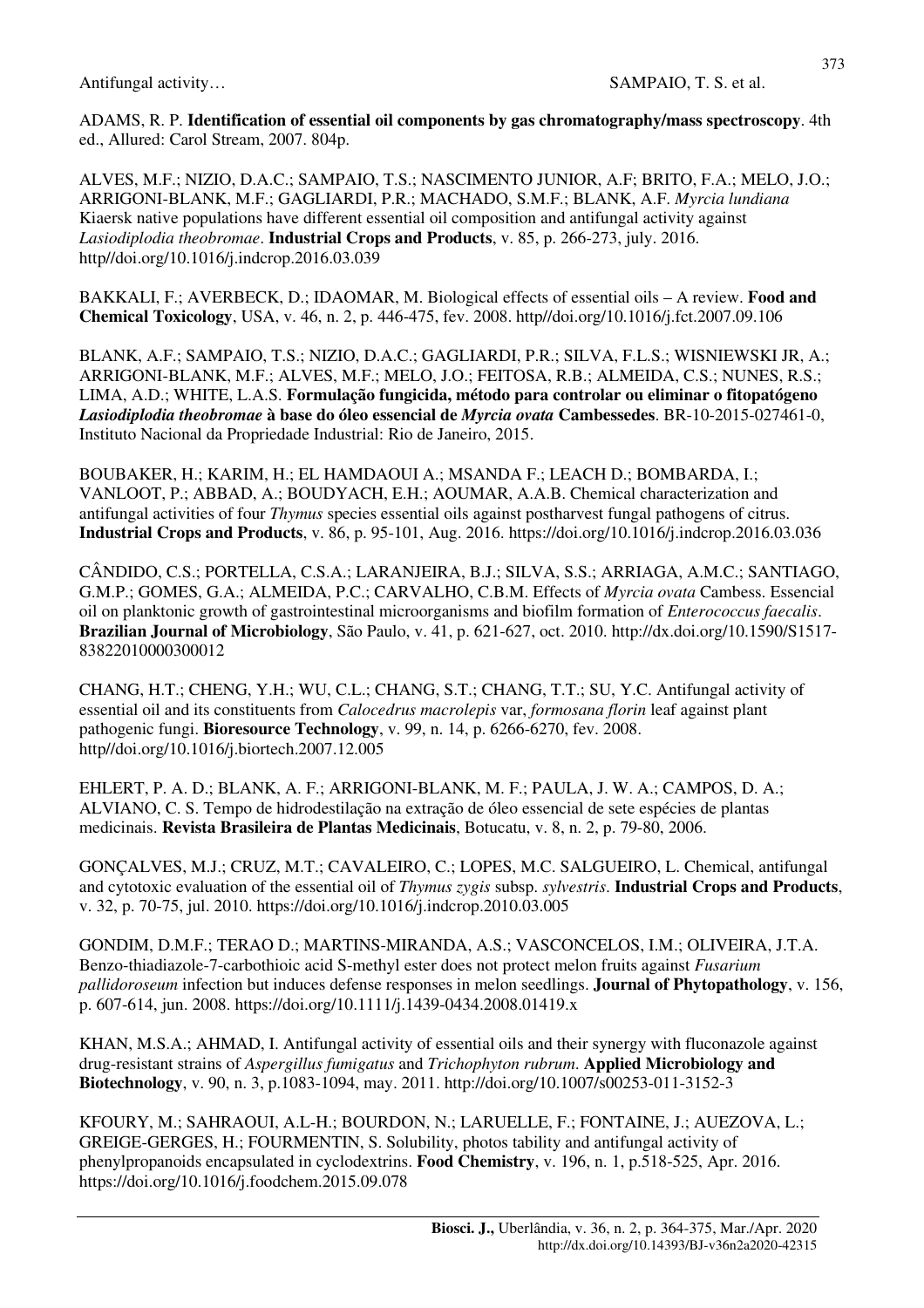LANGEVELD, W.T.; VELDHUIZEN, E.J.A.; BURT, S.A. Synergy between essential oil components and antibiotics: a review. **Critical Reviews in Microbiology**, v. 40, n. 1, p. 76-94, fev. 2014. https://doi.org/10.3109/1040841X.2013.763219

LEE, H-C.; CHENG, S-S.; CHANG, S-T. Antifungal property of the essential oils and their constituents from *Cinnamomum osmophloeum* leaf against tree pathogenic fungi. **Journal of the Science of Food and Agriculture**, v.85, p. 2047-2053, jun. 2005. https://doi.org/10.1002/jsfa.2216

LEE, Y-S.; KIM, J.; SHIN, S-C.; LEE, S-G.; PARK, I-K. Antifungal activity of Myrtaceae essential oils and their components against three phytopathogenic fungi. **Flavour and Fragrance Journal***,* v. 23, p. 23-28, jan, 2008. https://doi.org/10.1002/ffj.1850

LIMA, M.A.A., OLIVEIRA, F.F.M., GOMES, G.A., L, LAVOR, P.L., SANTIAGO, G.M.P., DIAS, A.T.N., ARRIAGA., A.M.C., LEMOS, T.L.G., CARVALHOS, M.G. Evaluation of larvicidal activity of the essential oils of plants species from Brazil against *Aedes aegypti* (Diptera: Culicidae). **African Journal of Biotechnology**, v. 10, n. 55, p. 11716-11720, sept. 2011. https://doi.org/10.5897/AJB11.1102

LOKESH, S.; GOVINDAPPA, M.; RAGHAVENDRA, V.; SUDISHA. First report on the flower-rot of *Crossandra infundibuliformis*, a commercial flower crop in India. **Journal of General Plant Pathology**, v. 74, p. 338-340, aug. 2008. https://doi.org/10.1007/s10327-008-0101-9

MAREI, G.I.KH.; RASOUL, M.A.A.; ABDELGALEIL, S.A.M. Comparative antifungal activities and biochemical effects of monoterpenes on plant pathogenic fungi. **Pesticide Biochemistry and Physiology**, v. 103, n. 1, p. 56-61, may. 2012. https://doi.org/10.1016/j.pestbp.2012.03.004

PARK, M.J.; GWAK, K.S.; YANG, I.; KIM, K.W.; JEUNG, E.B.; CHANG, J.W.; CHOI, I.G. Effect of citral, eugenol, nerolidol and α-terpineol on the ultrastructural changes of *Trichophyton mentagrophytes*. **Fitoterapia**, v. 80, n. 5, p. 290-296, jul. 2009. https://doi.org/10.1016/j.fitote.2009.03.007

PESSOA, W.R.L.S.; OLIVEIRA, S.M.A.; DANTAS, S.A.F.; TAVARES, S.C.C.; DE H., SANTOS, A.M.G. Efeito da temperatura e período de molhamento sobre o desenvolvimento de lesões de *Colletotrichum musae* em banana. **Summa Phytopathologica**, Botucatu, v. 33, n. 2, p.147-151, nov. 2007. http://org/10.1590/S0100- 54052007000200008

QUINTANS-JÚNIOR L.J.; GUIMARÃES, A.G.; SANTANA, M.T.; ARAÚJO, B.E.S.; MOREIRA, F.V.; BONJARDIM, L.R.; ARAÚJO, A.A.S.; SIQUEIRA, J.S.; ANTONIOLLI, Â.R.; BOTELHO, M.A.; ALMEIDA, J. R. G. S.; SANTOS, M.R.V. Citral reduces nociceptive and inflammatory response in rodents. **Revista Brasileira de Plantas Medicinais**, Curitiba, v. 21, n. 3, p. 497-502, jun. 2011. http://dx.doi.org/10.1590/S0102-695X2011005000065

RAHMAN, A.; AL-REZA, S.M.; KANG, S.C. Antifungal activity of essential oil and extracts of *Piper chaba* Hunter against phytopathogenic fungi. **Journal of the American Oil Chemists' Society**, v. 88, p. 573-579, apr. 2011. http://dx.doi.org/10.1007/s11746-010-1698-3

SADDIQ, A.A.; KHAYYAT, S.A. Chemical and antimicrobial studies of monoterpene: Citral. **Pesticide Biochemistry and Physiology**, v. 98, p. 89-93, sept. 2010. https://doi.org/10.1016/j.pestbp.2010.05.004

SAMPAIO, T.S.; NIZIO, D.A.C.; WHITE, L.A.S.; MELO, J.O.; ALMEIDA, C.S.; ALVES, M. F.; GAGLIARDI, P.R.; ARRIGONI-BLANK, M.F.; WISNIEWSKI JR, A.; SOBRAL, M.E. G.; BLANK, A.F. Chemical diversity of a wild population of *Myrcia ovata* Cambessedes and antifungal activity against *Fusarium solani*. **Industrial Crops and Products**, v. 86, p. 196-209, aug. 2016. https://doi.org/10.1016/j.indcrop.2016.03.042